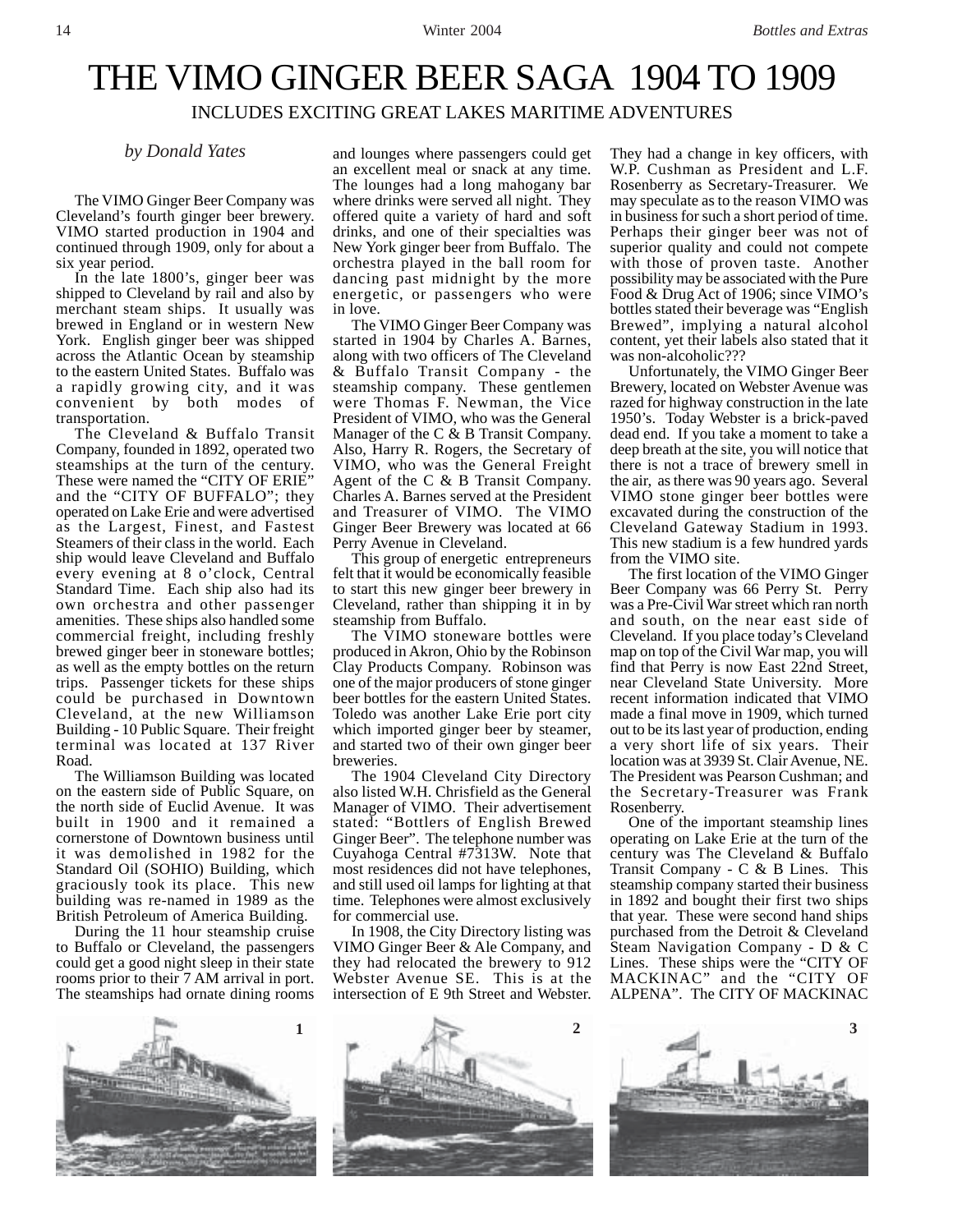was an iron side-wheeler, launched in 1883, and designed by Frank E. Kirby. In 1893, she was renamed "STATE OF NEW YORK".

The first two steamships built for the Cleveland & Buffalo Transit Company were the "CITY OF ERIE" and the "CITY OF BUFFALO". These side-wheeler steamships were completed and commissioned in 1895 & 1898. As previously indicated, these ships were first class luxury liners. Post cards are a great historical resource, especially for steamships. Post cards were usually dated with a post mark and they could be purchased on-board and mailed from the ship.

### **STEAMSHIP: CITY OF BUFFALO**

The steel hull side paddle wheeler, "CITY OF BUFFALO" was the first ship built for the C & B Transit Co. This passenger and freight steamer was launched on Christmas Day, 1895 for over-night service between Cleveland and Buffalo. 1901 was her best season when she made 306 excursions, transporting passengers to the Pan American Exposition in Buffalo. The "CITY OF BUFFALO" was built by Detroit Dry Dock Company in Wyandotte, Michigan; her original length was 298 feet. The steam engine was a three stage beam-condensing type, built by W & A Fletcher Co. of Hoboken, New Jersey. During the winter of 1903, she was lengthened 40 feet by the Detroit Ship Building Co.

Her main itinerary was the trip between Cleveland and Buffalo during her lifetime. In 1915, she made an occasional Lake Erie cruise and a few trips to Cedar Point. On June 6, 1915, she used the new East 9th Street Pier in Cleveland for the first time. She had a fairly good safety record, however, she was subjected to storm damage on a couple of occasions. On one trip to Cleveland, around midnight, on June 23, 1923, her forward mast was shattered by lightning off Erie, PA. That and other storm damage required repairs. During a storm on May 2, 1929 she developed a crack in her boiler's high pressure steam chest. Propulsion was lost and she drifted in a 75 knot gale, until her anchors finally set off Ashtabula, Ohio.

About 50 passengers were on board at the time. They danced, listened to the Victrola, and played cards until they could be rescued. She was towed into Conneaut and passengers were transferred to her



sister ship the - "CITY OF ERIE". Repairs were completed on May 21 by the American Ship Building Co. in Lorain. Between 1934 and 1937, the "CITY OF BUFFALO" added other itinerary to her Cleveland and Buffalo trips; a few trips were made from Cleveland to Port Stanley, Ontario. Her life unfortunately came to a sudden end in 1937, when she was destroyed by fire, while moored at the East 9th Street Pier in Cleveland harbor.

#### **STEAMSHIP - CITY OF ERIE**

The C & B Transit Company's second new steamship, "CITY OF ERIE", was launched on February 26, 1898. Like her sister ship, the "CITY OF BUFFALO", she provided overnight transportation for freight and passengers between Cleveland and Buffalo. She replaced an older ship, the "CITY OF THE STRAITS" on that route on June 19, 1898. She was also called "The Honeymoon Special" for newlyweds heading to Niagara Falls. Her fame expanded on June 4, 1901, when she won an important 100 mile race between Cleveland and Erie. Her captain, Hugh McAlpine beat the White Star Line's best steamer "TASHMOO" by only 45 seconds.

The "CITY OF ERIE" continued the Cleveland to Buffalo service from 1898 to 1938, with only a two year break during 1914 and 1915, when she went from Cleveland to Cedar Point and Put-In Bay. During 1916 through 1927 she began moonlight cruises and lake trips. In 1928 business was slow, even during mid season due to the serious effects of Prohibition and the start of the Great Depression. From 1929 through 1938, she provided Lake Erie service between Cleveland and Port Stanley, Ontario. After completing the 1938 season, she was mored in Cleveland, which ended her exciting career. She was towed up the Cuyahoga River to the Otis Steel Company in 1941 for salvage of the steel.

#### **STEAMSHIP - SEEANDBEE**

The high quality service of the C & B Lines proved to be a profitable endeavor in the early years. They decided to add a third ship to their fleet. This new great ship was named the "SEEANDBEE", a reverse acronym for the C & B Line. In their tradition of excellence, this ship was launched in 1912 and commissioned in 1913. It was the largest and most expensive passenger steamer on inland waters world wide. It could accommodate



1500 passengers, with 510 staterooms and parlors; or 6000 day passengers. The steel hull was painted dark green and the cabins were white. Her length was 500 feet and beam 99 feet. She was designed by naval architect Frank E. Kirby.

The "SEEANDBEE" was in service on Lake Erie for 25 years, from 1913 to 1938. This was the most famous ship on Lake Erie during that time; and it was the most celebrated ship on the C & B Line. She provided overnight cruises from Cleveland to Buffalo, alternating with the steamship "CITY OF BUFFALO". In 1921, the "SEEANDBEE" began post season cruises to Mackinac Island and Sault Ste. Marie. In later years it also went to Chicago. In 1937 she was damaged slightly while moored in Cleveland next to her sister ship the "CITY OF BUFFALO", which was destroyed by fire.

In 1941, the "SEEANDBEE" was converted into an aircraft carrier, which was renamed the "WOLVERINE" and used by the Great Lakes Naval Station to train sea pilots during World War II. It was decommissioned after the war in 1946.

#### **STEAMSHIP GOODTIME**

The "GOODTIME III", which is currently in service, and her predecessor, the "GOODTIME II", provided daily summer time excursions on Lake Erie and up the Cuyahoga River. Curiously, these ships are owned by the Vince and Herbert Fryan family and there was no connection to the original "GOODTIME". The steamship "GOODTIME" was purchased by the  $\tilde{C} \& B$  Lines in 1925. It was built by the Detroit Dry Dock Co. in 1889 and was launched as the "CITY OF DETROIT". She was renamed the "CITY OF DETROIT II" in 1912. Her original itinerary was on Lake Michigan, providing passenger service.

After being purchased by the  $C & B$ Lines in 1925, the "GOODTIME" went daily from Cleveland to Cedar Point Amusement Park and to Put-In Bay Island. She had a long successful career on the Great Lakes, which came to an end in 1940. It was sold for scrap in 1941.

Additional nautical historical events by Dana Thomas Bowen; Lore of the Lakes; Freshwater Press; 1940; Cleveland, Ohio.

Americans always had a great love of the water and to travel by steamship for a day trip was usually an exhilarating experience. The Great Lakes were a perfect location for steamship travel – half of the world's freshwater is located right here in the Great Lakes.

Marine technology was continuously developing, but unfortunately not fast enough. Early ships did not have radar, radio, or any of our contemporary conveniences. Signals were sent with bells for other ships to hear and respond.

Early sailing ships were constructed of wood and became fairly reliable.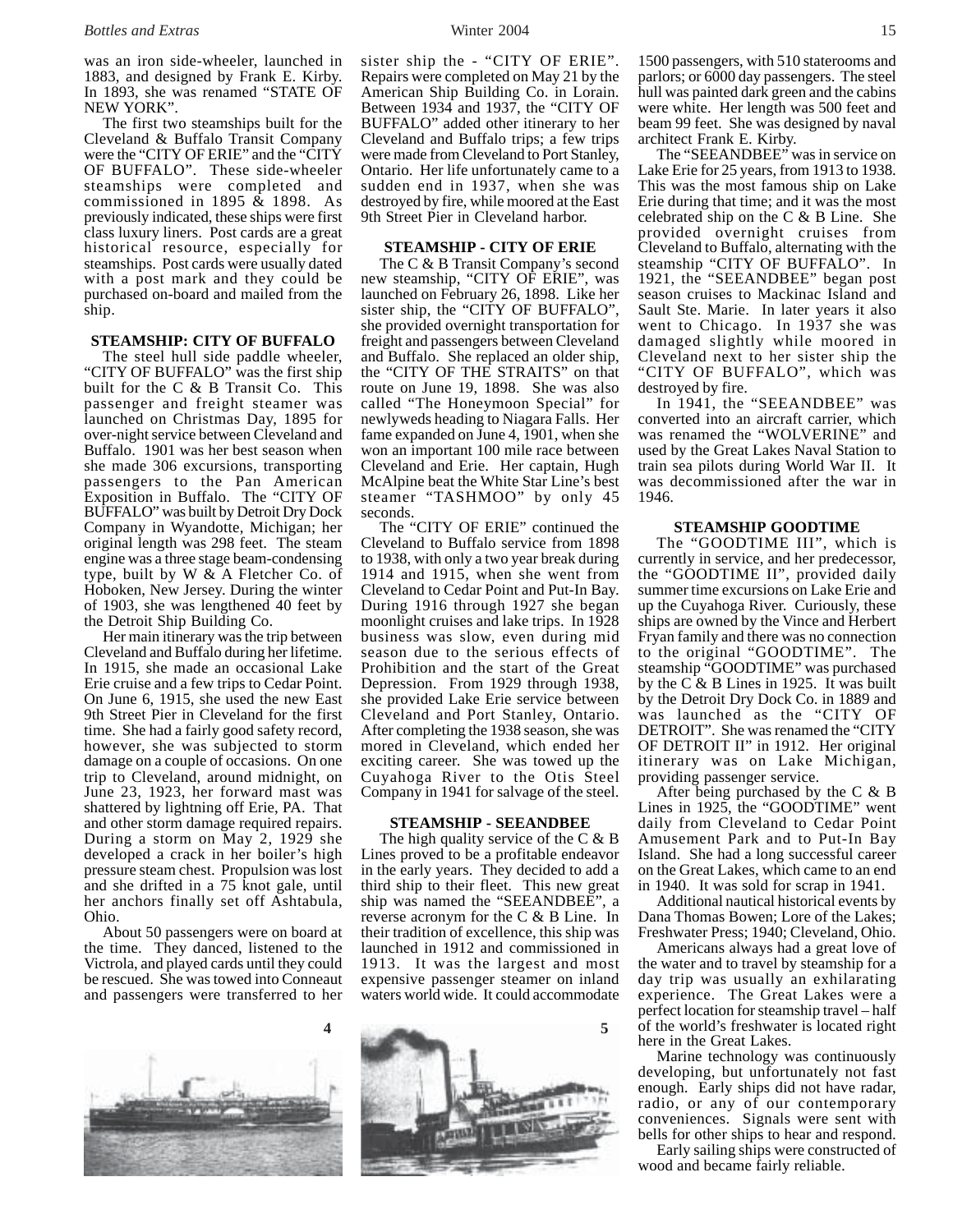The first steamship was built in 1811 to operate on the Mississippi River. The new hazards were boilers that were going to explode and cast iron hulls that were going to fracture during rough weather.

There were no design codes for many years and steamers were built – not designed. When steel was used later, many of the integrity problems were solved. The steel had to be of a special ductile nature during cold operating conditions.

Luck was a major advantage in early steamship travel, as well as the skill of the captain.

Great Lakes explorer, La Salle, had a ship built for him in 1679,

in Minnesota. It was called the GRIFFIN. In September of 1679 the GRIFFIN sailed on a cargo run from Lake Huron leaving La Salle behind. The GRIFFIN sailed away, never to be seen again.

The steamship, "Walk-in-the Water" was launched on May 28, 1818. It was the first Lake Erie steamship. This was also the first steamer to arrive in Detroit. It ran aground in a storm in 1821 and was wrecked. Passengers survived.

The "Michigan" was the first iron ship of the US Navy and the first iron ship to sail the waters of the Great Lakes. It was commissioned August 9, 1843.

The steamer, "Empire State" was built in Cleveland in 1844, and was put in service on Lake Erie. She was 265 feet long.

#### **SAILED AWAY:**

These are the terrible stories of prominent Great Lakes ships that have sailed away – never to be heard from again.

The "Sand Merchant" was lost in a storm on October 17, 1936. It was within sight of the lights of the Port of Cleveland.



Eighteen men and one woman perished with the wreck. Waves were 12 feet high.

On January 21, 1895, passenger steamer Chilora left Milwaukee for St. Joseph, MI. 26 lives lost – Sailed Away.

Freighter, Bannockburn faced a winter Duluth, MN – No survivors.

C AND B Steamer Alpena disappeared off of Chicago – never heard from again.

December 1909 – Car ferry, Marquette & Bessemer No. 2, left Conneaut, OH breakwater and sunk to the bottom. 36 men perished.

1817 – Two new French mine sweepers left Fort William, Ontario. Sailed away. This was their maiden voyage. 76 men perished.

December 21, 1922 Tug – Cornell left Port Cleveland, bound for Buffalo and Sailed away.

November 25th, 1913. Schooner – Rouse Simmons Sailed away. 17 people perished.

November 18, 1914 – Steamer C.F. Curtis & barges in tow: Annie Peterson & Seldon Marvin sailed away in a storm in Lake Superior.



 September 27, 1924 – Steamer Clifton left Sturgeon Bay, WI, heading toward Detroit, with a load of crushed stone. It faced a storm which sent it to the bottom. 28 perished.

 December 1927, Canadian Freighter – Kamloops was lost in Lake Superior – Sailed away. 20 men and two women cooks perished.

 All of these doomed ships should have survived – if they were designed for the most severe storm. Only a ship to ship collision should have justified all of these disasters.

 Some of the destroyed ships were listed as burned. Does this mean that the boiler exploded and caused the fire?

Any marine boiler needs a constant flow of feed water. The rolling of the ship on rough seas could have prevented the boilers from producing enough steam to propel the ship. Failure of a steam-driven feed water pump could have overheated a boiler and caused an explosion, and fire.

#### **THE 1865 SULTANA DISASTER**

Article from American Heritage – Oct 1955.

The destruction of the steamship – Sultana was the worst marine disaster in history. More that 1800 people died in the explosion including 1700 Union veterans, who were in prison during the Civil War.

It was the end of April, 1865. The Mississippi was at flood stage. The Civil War had finally ended and troops were coming home! The prisoners were worn out from the war and poor conditions. They had one incentive – to go home and see their families and get out of uniform.

Most of the prisoners would go home by river boat and by the end of April, a huge contingent was slated on the Sultana. The Sultana was a typical side-wheeler steamboat, built in Cincinnati in February of 1863 for the lower Mississippi cotton plantations. She was just two years old.

She was registered at 1,719 tons and had a crew of 85. She was of wooden construction and was 260 feet long. She had been on a routine run between St. Louis and New Orleans. She frequently carried Army personnel up and down the river.

The Sultana left New Orleans on April 21, 1865 under normal conditions. She had 85 cabin passengers, and a cargo of livestock and sugar kegs. Her command was under Captain J.C. Mason of St. Louis, who had an excellent reputation as a careful river man. She made her scheduled stop at Vicksburg, Mississippi on the evening of April 24th, and took on passengers and cargo.

After docking, her engineer discovered that the boilers were leaking too much. They shut down the boiler and made the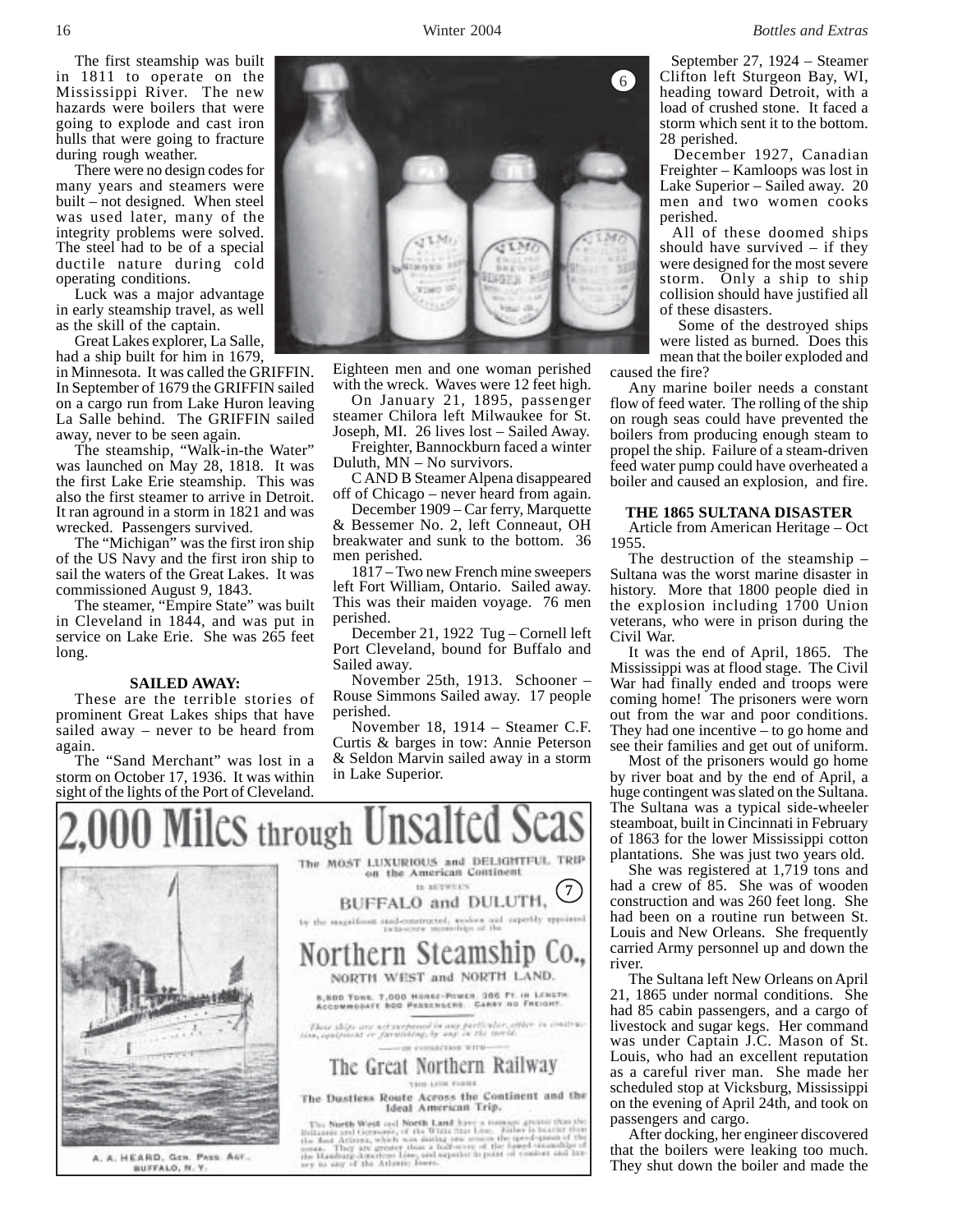necessary repairs. One boiler was damaged and was bulging. And they used a flat iron plate to wrap around the damaged section which was bolted on.

At the same time, she was taking on passengers, this looked like a stampede. Many repatriated Union prisoners of war were to travel back home on this steamer. The soldiers were so desperate to get home that the Sultana decided to make out the muster rolls on board after departing Vicksburg.

The ex-prisoners boarded the steamship and immediately put a great joy in their hearts. They were shouting, singing, and jesting as they came aboard. This was the most lighthearted a crowd that ever came up a gangplank.

Army records do not give the exact number, but it was around 1900 men – far beyond the Sultana's registered capacity. Also, two companies of soldiers under arms came aboard. The actual total was around 2300 personnel on the steamer when the lines were cast off. It was horribly crowded. The soldiers marched onto the hurricane deck, until all available space was filled.

Somehow, the Sultana left the wharf and went puffing upstream, breasting a current stronger that usual at flood stage. Captain, Mason seemed to be a bit worried. He cautioned the passengers not to go to the port side during a landing, because the shift in weight could tip the boat over. She headed upstream for two days after leaving Vicksburg, without trouble. She made a few stops and landed at Memphis on the evening of April 26, 1865.

Some of the passengers disembarked. The sugar hogsheads were unloaded and some of the stronger soldiers helped in the work. While in Memphis, the leaky boiler gave more trouble and the leak was fixed by the repair crew.

Around midnight the Sultana crossed the river to bring on coal. Then it headed up the river toward Cairo. Most of the servicemen were to disembark there on their way home. The big paddle wheels thrashed the water, straining against the strong current.

Then the catastrophe: The leaky boilers gave up and three of the leaky boilers out of four exploded, with a tremendous "Boom" that was heard all the way back to Memphis. The explosion sent a huge flame roaring up into the night sky. This lit up the river for several miles. Half of the steamboat was blown into small fragments.

Fire followed the explosion and hot coals were scattered by the blast. The entire ship was on fire.

About 1700 people were killed by this horrible disaster. Wouldn't it be wonderful if the captain had a second

chance and could have saved all of those lives.

**8**

What could have caused this boiler explosion?

- Early boilers were not designed, only built with minimal understanding.

- These were fire tube boilers with high pressure on the shell side. Prone to exploding.

- The boilers were made of cast iron – a very brittle & unforgiving material.

- The engineer noted that the boiler was bulging from exposure to over-pressure.

The ASME American Society of Mechanical Engineers Boiler & Pressure Vessel Code was established in 1914.

- A look back in the mirror. A further review of the Sultana:

Fire tube boilers were subject to disastrous explosions because of the direct heating of the pressure shell containing a large volume of water at saturated steam temperature and high pressure.

The Sultana had just taken on a full load of coal – increasing the engine load and boiler overload.

Coal was shoveled manually by firemen. This could have resulted in nonuniform heating of the boiler and caused fatigue stress.

Fire tube boilers were in wide spread use up to 1870, after the 1865 Sultana disaster.

In 1866, The Babcock and Wilcox Co. patented a water tube boiler. A major advantage of this design was the greatly reduced explosion hazard.

The water tube boiler was successfully applied to the propulsion of naval and merchant vessels in the 1890's; again too late for the

Sultana. 1816 – Steamer Frontenac

launched in Lake Ontario.

 1823 – In this fatal year, 14% of all of the steamships in the US were destroyed by boiler explosions. More than 1000 horrible fatalities, and thousands of injuries.

 1826 – First steamer appeared on Lake Michigan.

1827 – Steamer Frontenac explodes in the Niagara River. This was a fire tube boiler.

1831 – Steamer United States – Largest American passenger ship on the lakes. 142 feet long.

1833 – Steamer Michigan launched at Detroit.

1834 – Steamer Washington – Boiler explodes on maiden voyage of Dunkirk, NY. Fire tube boiler.

1838 – US Steamboat Inspection Service established by Congress.

1841 – Steamer Erie – Fire tube boiler explodes in Lake Erie. 175 lost.

1843 – Ship Superior lost in a gale.

1847 – Steamer Phoenix - Boiler explodes in Lake Michigan. 240 lives lost.

1850 – Steamer G.P. Griffin boiler exploded near Cleveland. 94 lives lost.

1852 – Seven steamships had boiler explosions this year alone. 700 lives lost plus thousands of injuries.

1856 – Steamer Northern Indiana boiler exploded of Point Pelee in Lake Erie. 320 lives lost.

1857 – There are 257 steamers on the lakes.

Steamer Montreal boiler exploded in the St. Lawrence River – 250 Lives lost.

1862 – Steamer North Star boiler exploded.

1868 – Steamer Seabird boiler exploded – 100 lost their lives in Lake Michigan.

1871 – The Great Chicago Fire.

1874 – Steamer Merchant launched in 1862. Iron hull ship lost on Lake Erie.



When you write, please mention "The Casturpolites.



Vice-Pres. and Traffic Mgr.

**DANGR** 

CLE